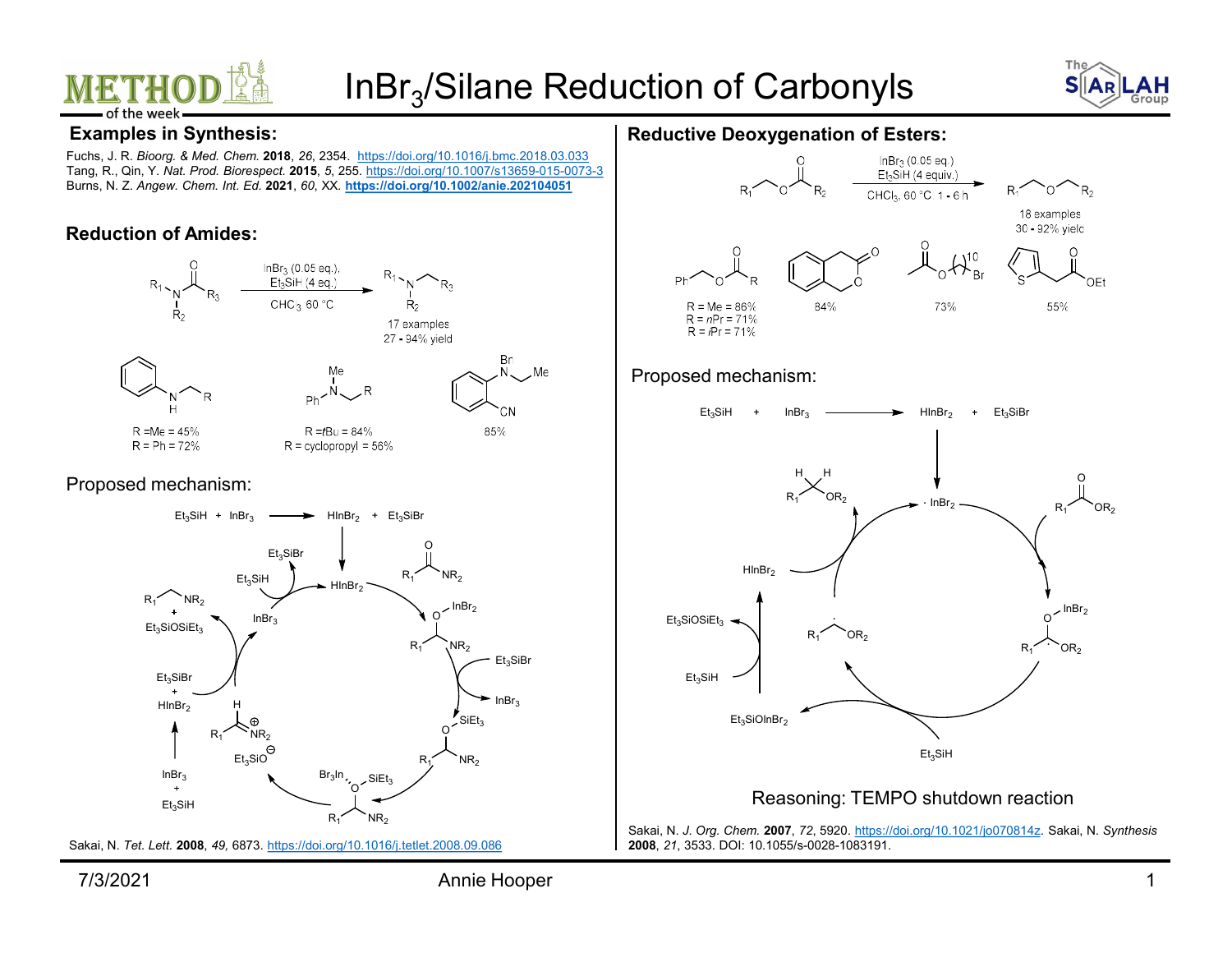



 $R_2$ 

6 examples 60 - 90% yield

 $R_1$ 

 $R_2$ 

 $R_4$ 







### Proposed mechanism:



 $InBr_3 (0.1 eq.),$ <br>Et<sub>3</sub>SiH (1.2 equiv.)

conditions

Shibata, I.; Baba, A. Angew. Chem. 2004, 43, 711. https://doi.org/10.1002/anie.200352738 Sakai, N. Tetrahedron Lett. 2011, 52, 3133. https://doi.org/10.1016/j.tetlet.2011.04.029



Reduction of Ketones:

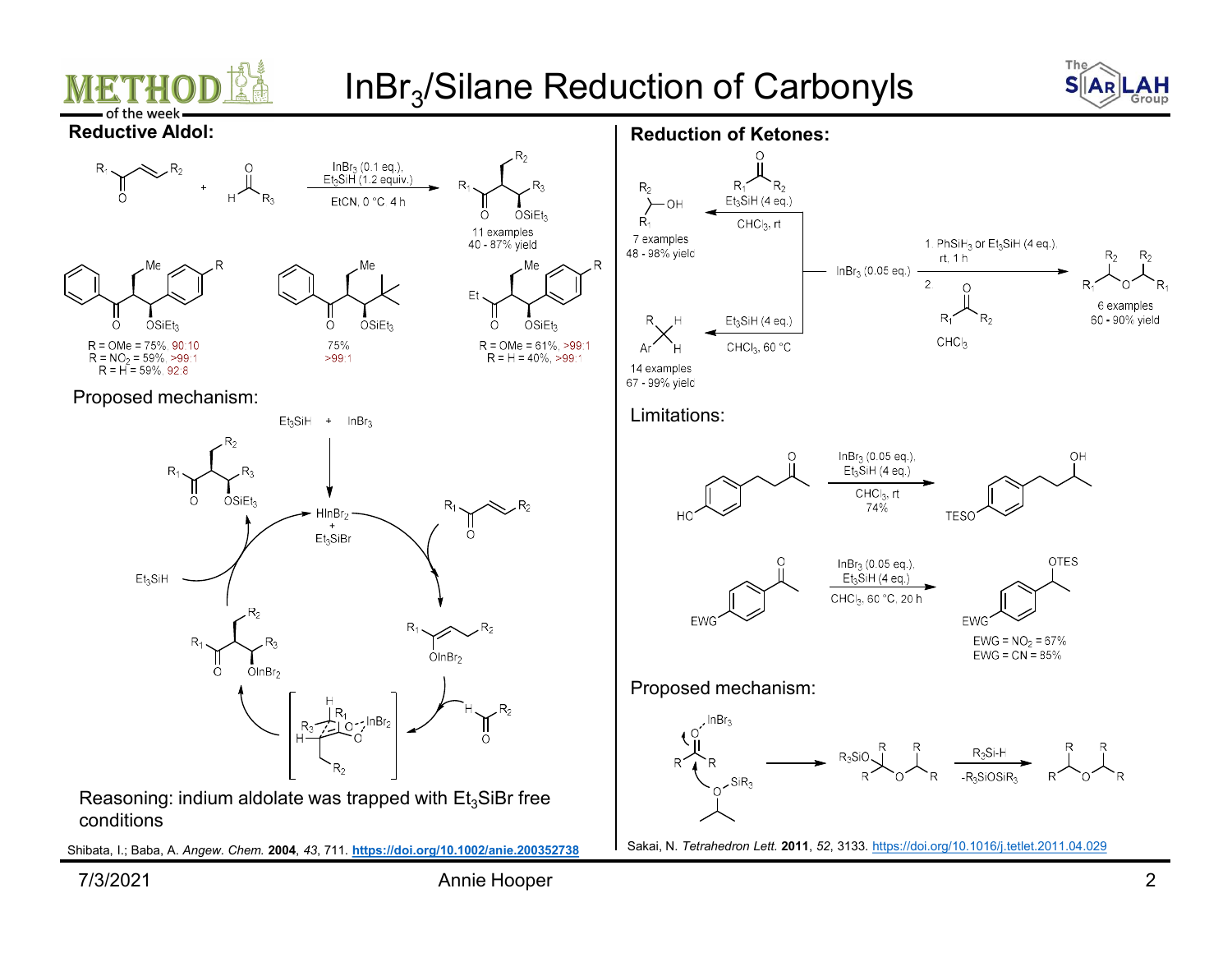



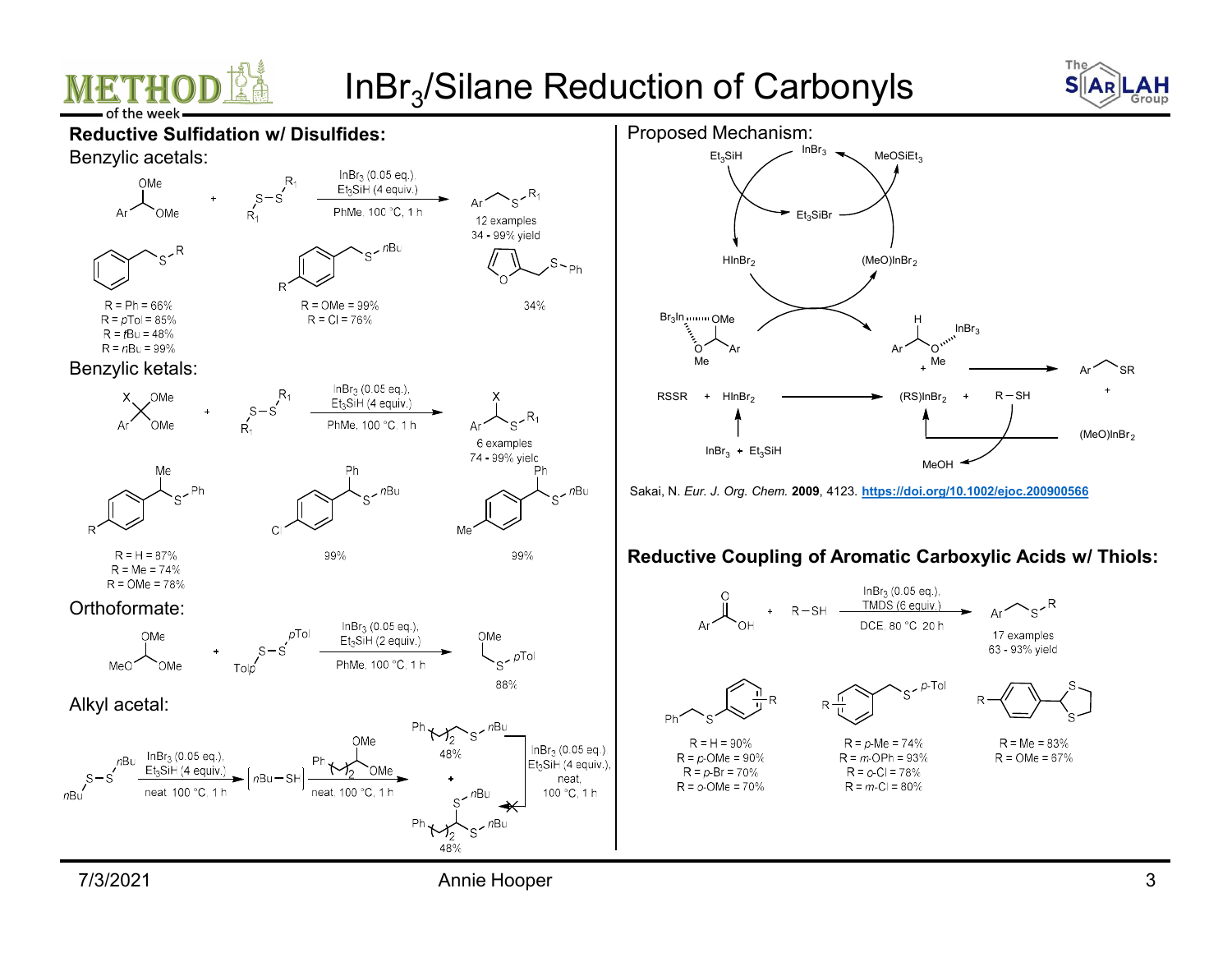